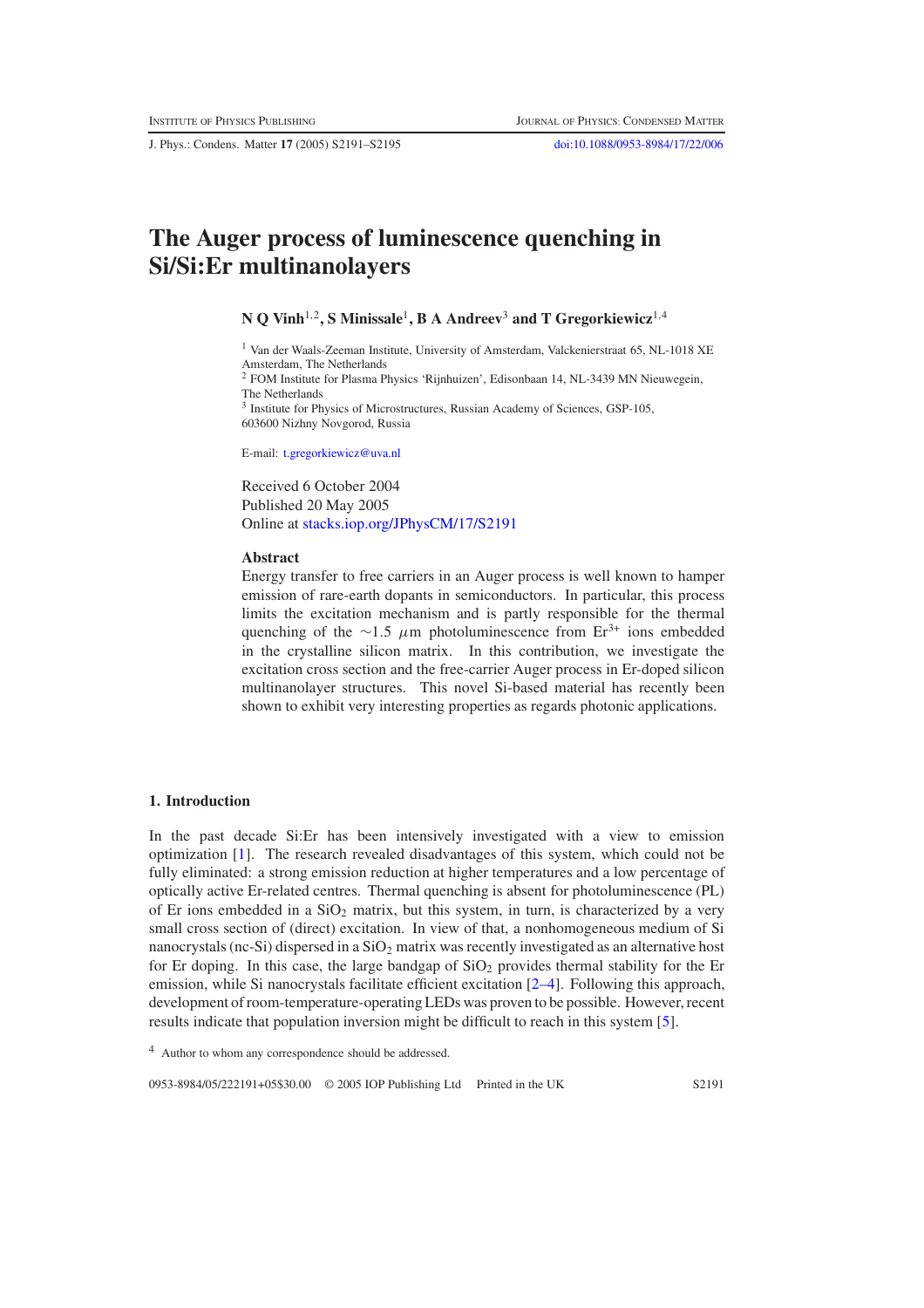Recently a new type of Si:Er optical structure has been proposed [\[6\]](#page-4-3). The idea follows from a notion that since the most efficient low temperature optical excitation mechanism of Er proceeds via excitons, the generation conditions for excitons should be optimized. The requirements of a high  $Er^{3+}$  ion concentration and efficient exciton generation cannot be met simultaneously. Therefore for heavily Er-doped layers excitons are generated in the substrate rather than in the layer itself. This is evidenced by the fact that the PL intensity does not increase above a certain thickness of a Si:Er layer. It does increase, however, when a spacer of undoped Si is inserted into the Si:Er layer. Therefore, a sandwich structure of interchanged Si/Si:Er nanolayers exhibits superior optical properties. Upon illumination with a laser beam, excitons generated in spacer regions diffuse into doped layers and provide excitation of  $Er^{3+}$  ions. Such a spatially separated excitation scheme is in its concept somewhat similar to that utilized in the earlier mentioned inhomogeneous  $SiO<sub>2</sub>/nc-Si:E<sub>r</sub>$  samples, where processes of photon absorption (nc-Si) and emission ( $Er^{3+}$  ions in the SiO<sub>2</sub> matrix) also take place in different spatial regions in the sample. In addition to the more efficient exciton formation, spatial separation could influence Auger quenching by free carriers generated during the excitation process. In this contribution we address the issue of Auger quenching of Er-related PL in Si/Si:Er nanolayer structures.

## **2. Experimental approach**

The experiments were performed on an Er-doped silicon sample grown by sublimation MBE. The sample comprised 400 interchanged Si and Si:Er layers of a few nanometres thickness stacked along the  $\langle 100 \rangle$  growth direction. The total Er density was 2 × 10<sup>14</sup> cm<sup>-2</sup>, with the volume concentration of  $[Er] \approx 2 \times 10^{18} \text{ cm}^{-3}$  in the active layer.

The PL experiments were carried out in a variable temperature continuous-flow cryostat accessing the 1.5–300 K range (Oxford Instruments Optistat CF). The samples were excited using a tunable optical parametric oscillator (OPO) laser, producing pulses of 5 ns duration at 20 Hz repetition rate. The luminescence was resolved with a 1 m F/8 monochromator (Jobin-Yvon THR-1000) equipped with a 900 grooves mm<sup>-1</sup> grating blazed at 1.5  $\mu$ m and detected by an infrared photomultiplier with a 30  $\mu$ s response time.

### **3. Results and discussion**

Figure [1](#page-2-0) shows the PL spectrum of the sample in the 1.5  $\mu$ m range at 4.2 K under excitation with the OPO set to a wavelength of  $\lambda_{\text{exc}} = 520$  nm. It has been shown before [\[7,](#page-4-4) [8\]](#page-4-5) that this spectrum is characterized by ultranarrow emission bands. This is illustrated in the inset to the figure. For determination of the excitation cross section, the excitation power dependence of the PL intensity was measured at 4.2 K—see figure [2,](#page-2-1) for the three major components of the spectrum marked in figure [1:](#page-2-0) line  $L_1^1$  (6502.8 cm<sup>-1</sup>),  $L_2^1$  (6443.7 cm<sup>-1</sup>) and  $L_3^1$  (6433.6 cm<sup>-1</sup>), under pulsed excitation with the OPO. All the measurements were performed with the same experimental settings, so the PL intensity scale is common to all the data points. As can be seen, the behaviour of these lines is similar, consistent with the conclusion that these lines originate from the same Er-related centre [\[7,](#page-4-4) [8\]](#page-4-5).

To obtain quantitative information from the pulsed laser measurements, we use the following rate equation, involving the carrier density  $n$ , the density of excitons  $n_{ex}$  and the concentration of excited Er centres *N*<sup>∗</sup><sub>Er</sub>:

$$
\frac{\mathrm{d}N_{\rm Er}^*}{\mathrm{d}t} = \sigma \Phi \big(N_{\rm Er}^{\rm ex} - N_{\rm Er}^*\big) - \frac{N_{\rm Er}^*}{\tau}, \qquad \sigma = \alpha c_{\rm A} \tau_{\rm ex}.
$$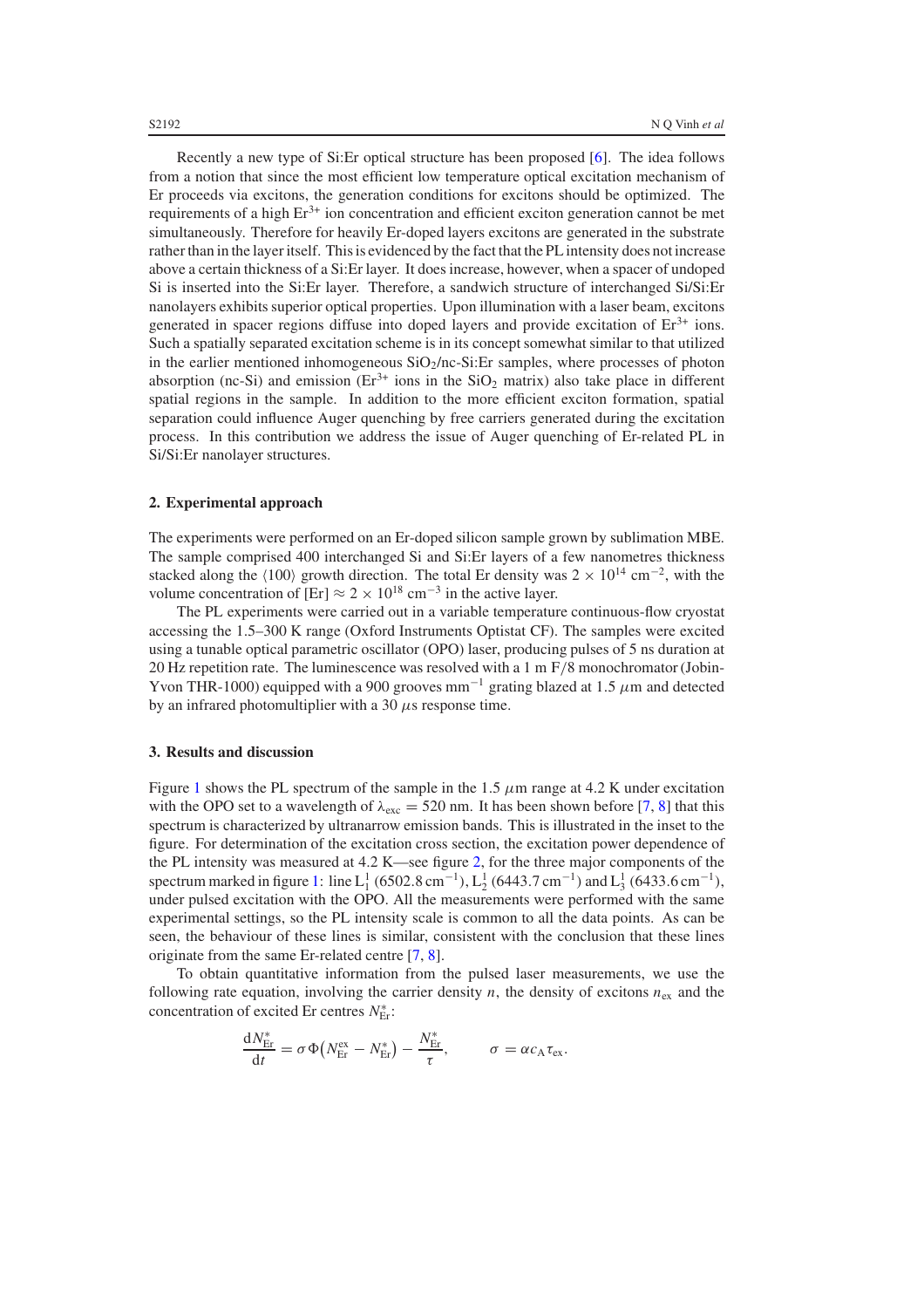<span id="page-2-0"></span>

<span id="page-2-1"></span>**Figure 1.** Photoluminescence spectrum of the multilayer sample used in the current study as obtained at  $T = 4.2$  K under pulsed excitation with the OPO set to  $\lambda_{\text{exc}} = 520$  nm. In the inset: the ultranarrow linewidth of the main emission band  $L_1^1$  measured at  $T = 4.2$  K under cw excitation with an Ar<sup>+</sup> ion laser ( $\lambda_{\text{exc}} = 514$  nm).



**Figure 2.** PL intensity dependence on the excitation photon flux for the three major lines  $L_1^1$ ,  $L_2^1$ and  $L_3^1$  measured at  $T = 4.2$  K under pulsed excitation with the OPO set to  $\lambda_{\text{exc}} = 520$  nm.

 $N_{\text{Er}}^{\text{ex}}$  is the total concentration of excitable  $\text{Er}^{3+}$  ions present in the sample,  $\alpha$  is the absorption coefficient of silicon, *c*<sup>A</sup> is the coefficient of capture of free excitons by erbium-related centres with erbium excitation,  $\tau_{ex}$  and  $\tau$  are the effective lifetimes of the exciton and Er<sup>3+</sup> in the excited state, respectively. The exciton lifetime,  $\tau_{ex}$ , is controlled mainly by nonradiative Auger processes associated with the presence of Er-related donors or other impurities. We assume that the binding of free carriers into free excitons dominates at low temperatures. The decay time  $\tau$  corresponds to an effective lifetime of  $Er^{3+}$  ions in the excited state due to both radiative and nonradiative recombinations:

$$
\frac{1}{\tau} = \frac{1}{\tau_{\text{rad}}} + c_{A,\text{Er}} n,
$$

where  $\tau_{rad}$  is the time for decay of excited Er centres by the radiative transition and  $c_{A,Et}$ is the coefficient of the Auger process of nonradiative recombination of excited  $Er<sup>3+</sup>$  ions. In that way the proposed description concerns concentration of excited Er centres with two possible de-excitation paths: radiative emission with the spontaneous emission time  $\tau_{rad}$  and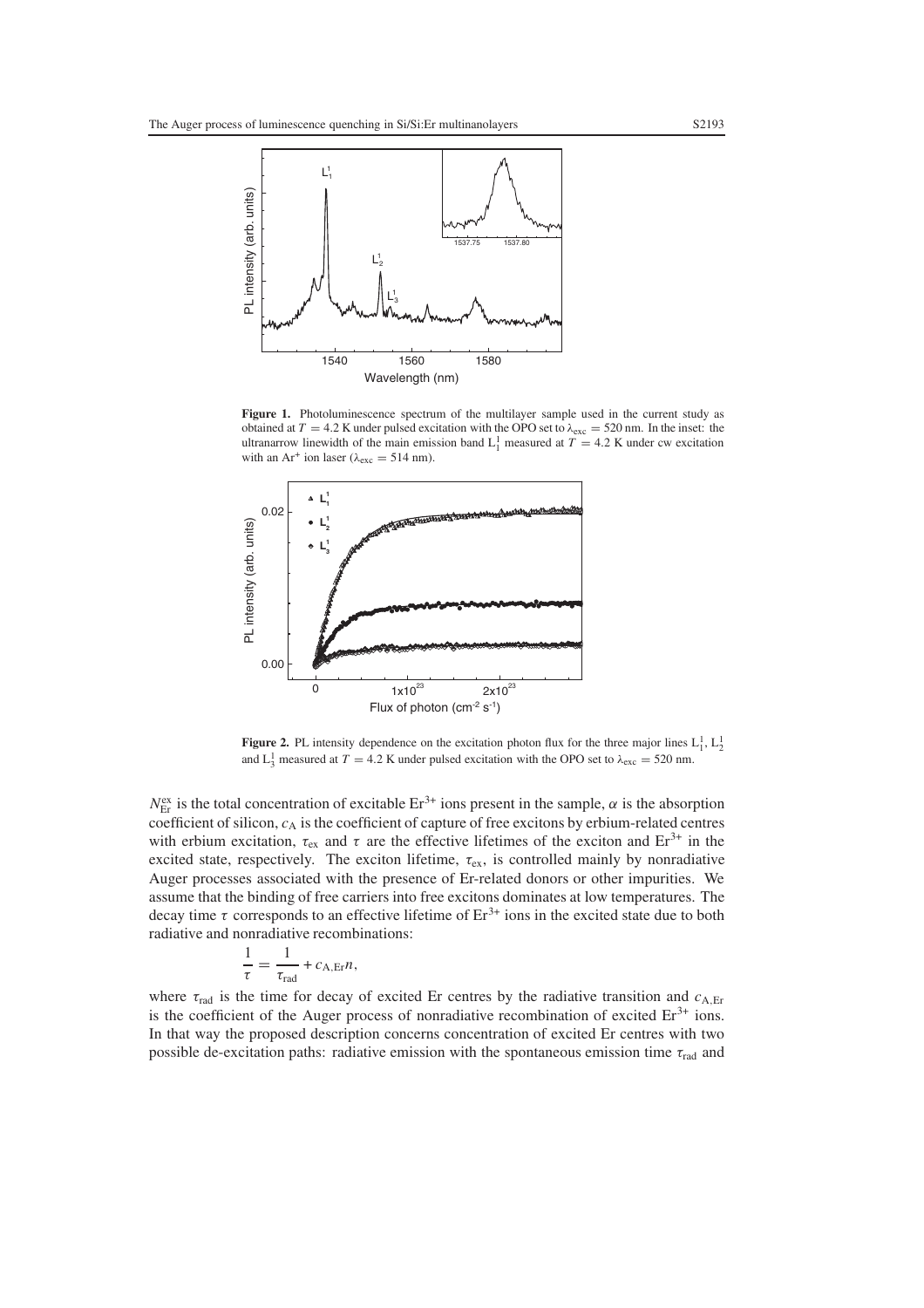<span id="page-3-0"></span>

**Figure 3.** PL decay dynamics measured at  $T = 4.2$  K under pulsed excitation with the OPO set to  $\lambda_{\text{exc}} = 520$  nm for (a) the three major lines  $L_1^1$ ,  $L_2^1$  and  $L_3^1$  with  $\Phi = 3 \times 10^{22}$  cm<sup>-2</sup> s<sup>-1</sup> photon flux and (b) the  $L_1^1$  line at several different photon flux values.

the Auger quenching process which is proportional to the density of free carriers. In the present experiment, the duration of the OPO pulse ( $\Delta t = 5$  ns) is much shorter than the characteristic lifetime  $\tau$  of Er<sup>3+</sup> in the excited state ( $\Delta t \ll \tau$ ). We assume that recombination does not take place during illumination and the population *N*<sup>∗</sup><sub>Er</sub> reaches the level of

$$
N_{\text{Er}}^{*}(t = \Delta t) = N_{\text{Er}}^{\text{ex}}[1 - \exp(-\sigma \Phi \Delta t)].
$$

For low excitation density, when  $\sigma \Phi \Delta t \ll 1$ , this formula gives a linear dependence on the flux:  $N_{\text{Er}}^* = \sigma \Phi N_{\text{Er}}^{\text{ex}} \Delta t$ . When  $\sigma \Phi \Delta t \gg 1$ , the saturation regime can be obtained:  $N_{\text{Er}}^* = N_{\text{Er}}^{\text{ex}}$ . Since in the experiment the PL signal is integrated in time, and the PL intensity is proportional to  $N_{\rm Er}^* / \tau_{\rm rad}$ , the result of the experiment is given by  $N_{\rm Er}^* \tau / \tau_{\rm rad}$ . By fitting the data depicted in figure [2](#page-2-1) for the three PL lines to the photon flux dependence, we obtain the excitation cross section of Er<sup>3+</sup> ions in the nanolayer structure investigated as  $\sigma = (6 \pm 2) \times 10^{-15}$  cm<sup>2</sup>. This value is in a good agreement with that reported previously from cw laser measurements on Er-implanted silicon [\[9\]](#page-4-6). While the physical interpretation of the experimentally determined 'effective' excitation cross section is not straightforward, this result indicates that  $Er<sup>3+</sup>$  ions in Si/Si:Er nanolayers have a similar excitation mechanism to that of other Er-related optically active centres in Si, e.g. in samples prepared by ion implantation.

We have also examined decay characteristics of the PL. This is shown in figure  $3(a)$  $3(a)$  for a measurement performed at 4.2 K under OPO excitation with a wavelength of  $\lambda_{\text{exc}} = 520 \text{ nm}$ with a photon flux  $\Phi = 3 \times 10^{22}$  cm<sup>-2</sup> s<sup>-1</sup>. As can be seen, under these conditions the decay kinetics is composed of a fast and a slow component. Fitting two exponentials to the measured profiles, we obtained 1/e decay times of  $\tau_F = 150 \mu s$  and  $\tau_S = 900 \mu s$  contributing to the signal for all the four lines. The intensity ratio of the fast and slow components is found to be 1:1, the same for the three lines.

The presence of two components in the decay kinetics could indicate the formation of two different Er-related centres. In order to examine this possibility, we separated the PL spectra of the fast and the slow components by integrating the signal over time windows of  $t \in [0, 100 \,\mu s]$ and  $t \in [100 \mu s, 4 \text{ ms}]$ , respectively. The two spectra were found to be identical, regardless of the different decay time constants. Taking into account the very small linewidth of the PL lines investigated, we conclude that the possibility of coexistence of two different Er